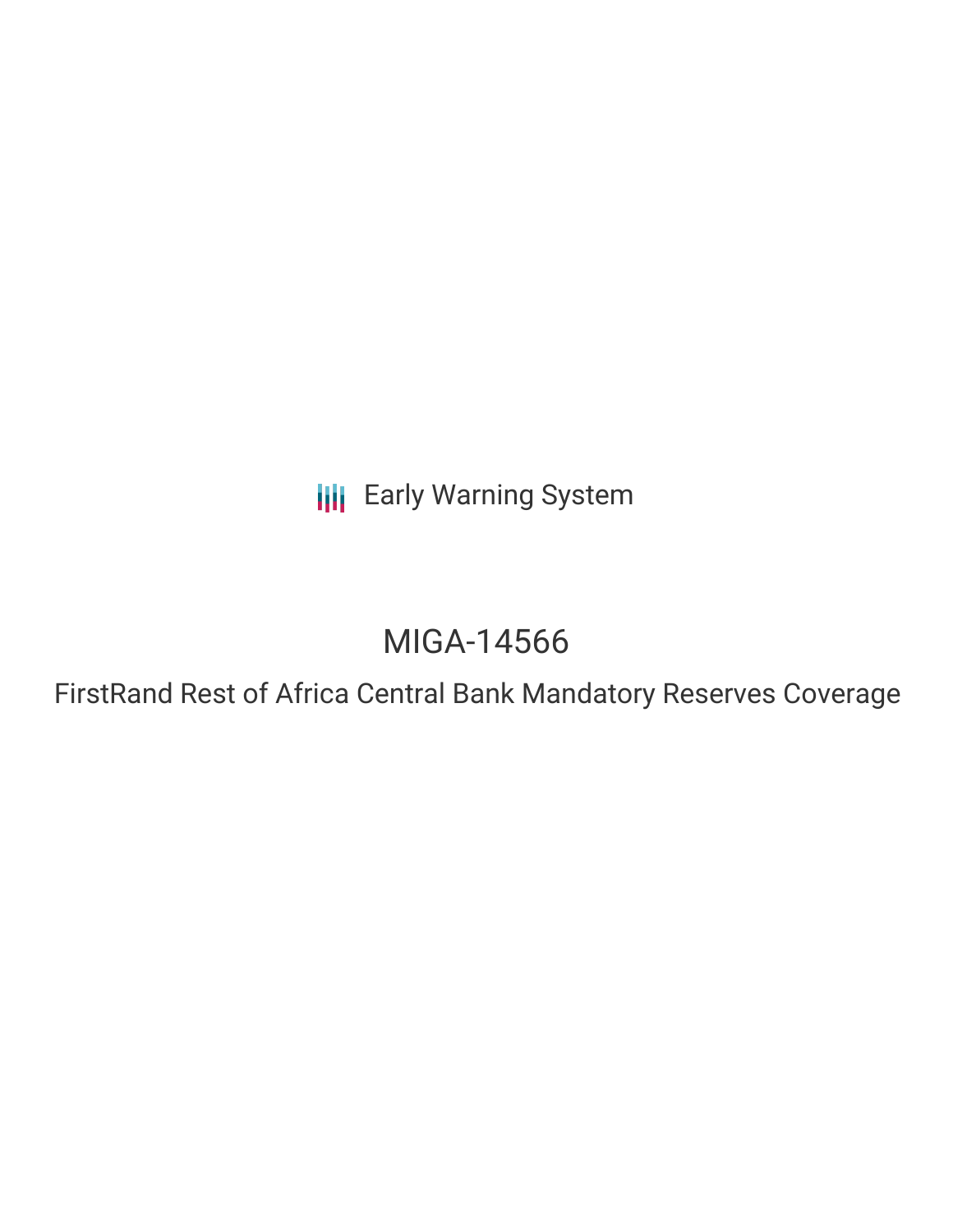

### **Quick Facts**

| <b>Countries</b>               | Mozambique                                      |
|--------------------------------|-------------------------------------------------|
| <b>Financial Institutions</b>  | Multilateral Investment Guarantee Agency (MIGA) |
| <b>Status</b>                  | Proposed                                        |
| <b>Bank Risk Rating</b>        | FI                                              |
| <b>Voting Date</b>             | 2020-04-09                                      |
| <b>Borrower</b>                | FirstRand EMA Holdings Pty Limited              |
| <b>Sectors</b>                 | Finance                                         |
| <b>Investment Type(s)</b>      | Guarantee                                       |
| <b>Investment Amount (USD)</b> | \$29.90 million                                 |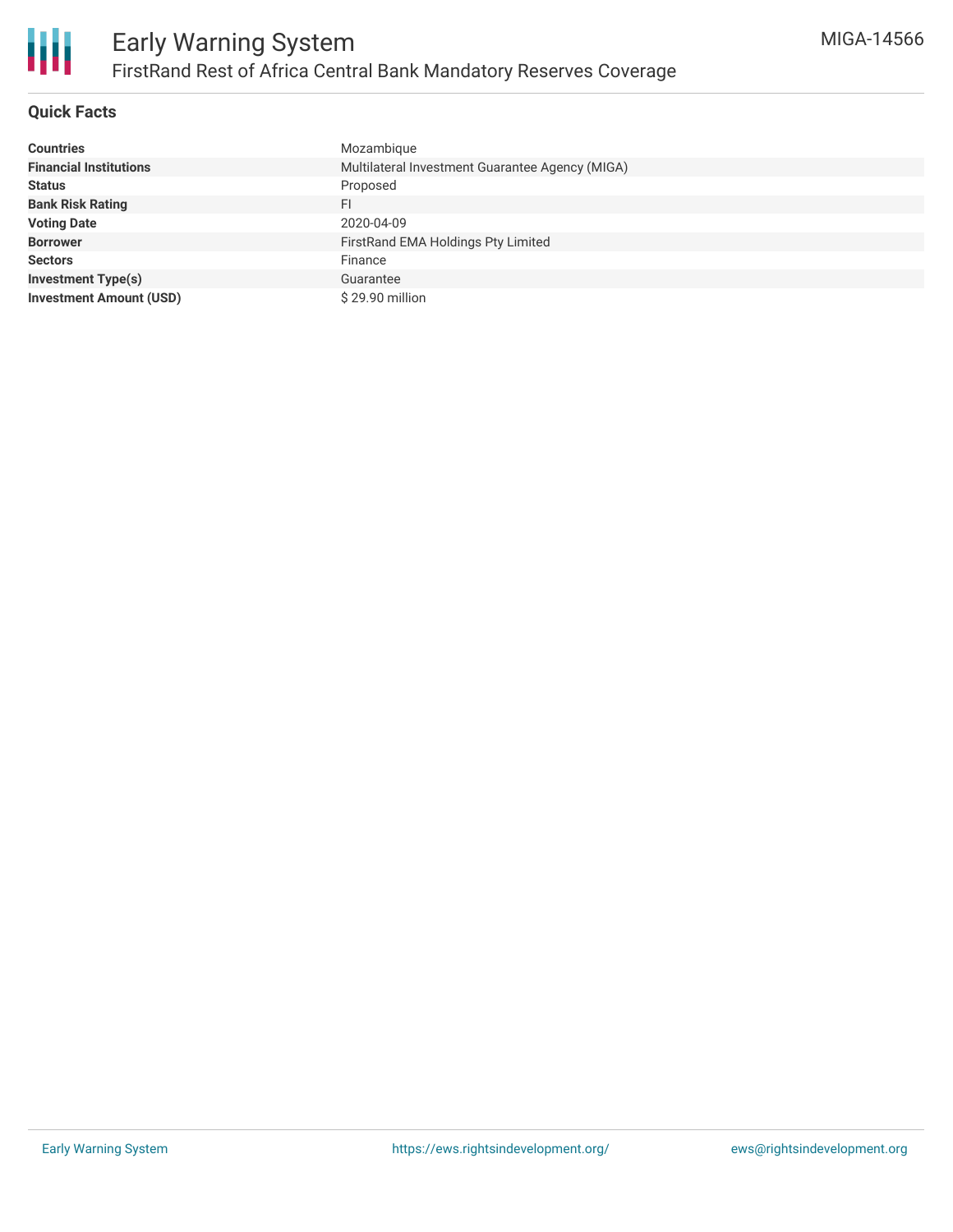

## **Project Description**

According to bank documents, this summary describes equity investments by FirstRand Limited (FirstRand Group or FSR) into, FNB Mocambique, S.A. (FNBM). FirstRand Group's interest in FNBM is held by FirstRand EMA Holdings Pty Limited (FREMA), being the investor. The investor has applied for MIGA guarantees of up to US\$29.9 million in mandatory reserves cover for a period of up to 15 years.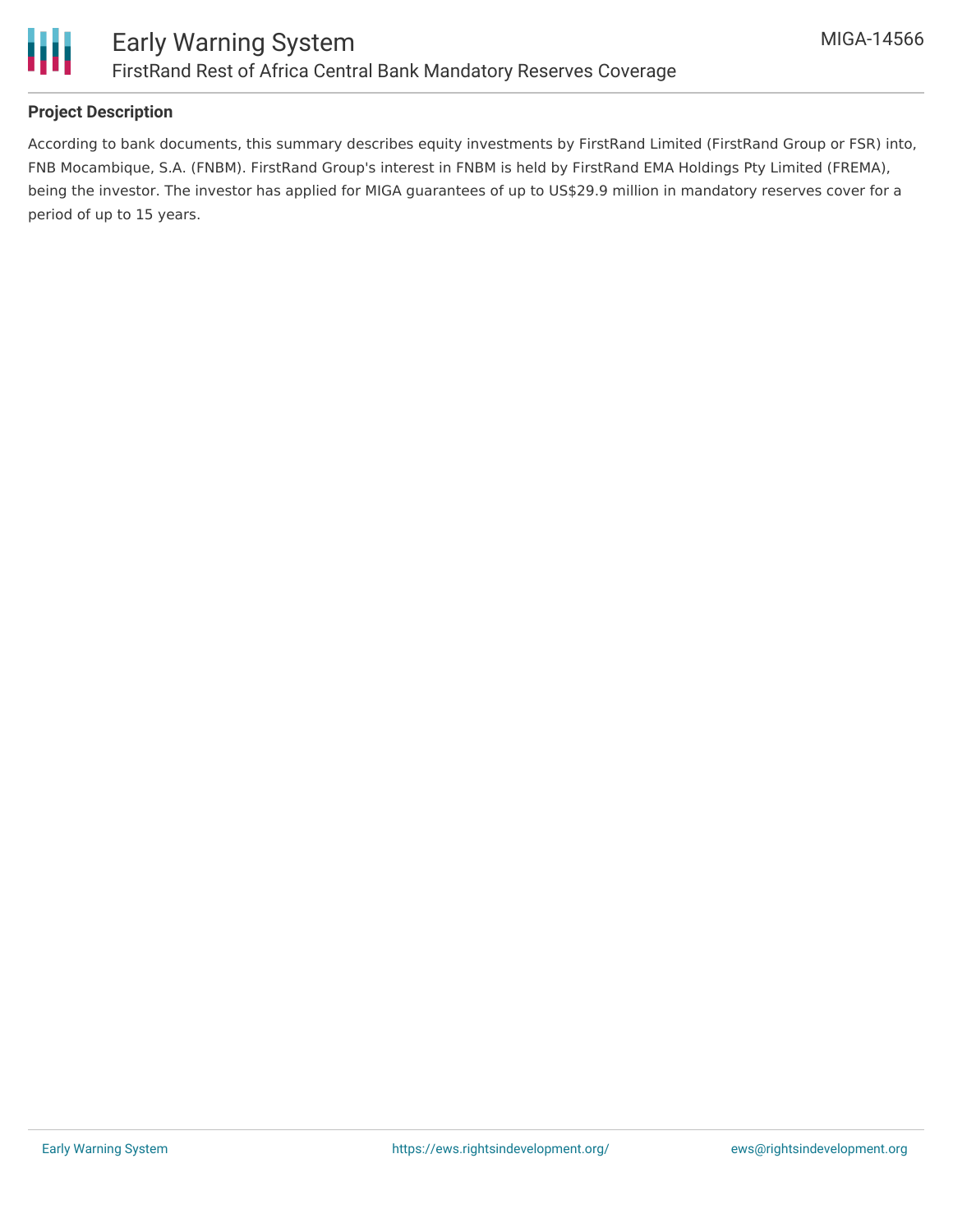#### **Investment Description**

Ш

Multilateral Investment Guarantee Agency (MIGA)

#### **Financial Intermediary**

Financial Intermediary: A commercial bank or financial institution that receives funds from a development bank. A financial intermediary then lends these funds to their clients (private actors) in the form of loans, bonds, guarantees and equity shares. Financial intermediaries include insurance, pension and equity funds. The direct financial relationship is between the development bank and the financial intermediary.

[FirstRand](file:///actor/1554/) Bank (Financial Intermediary)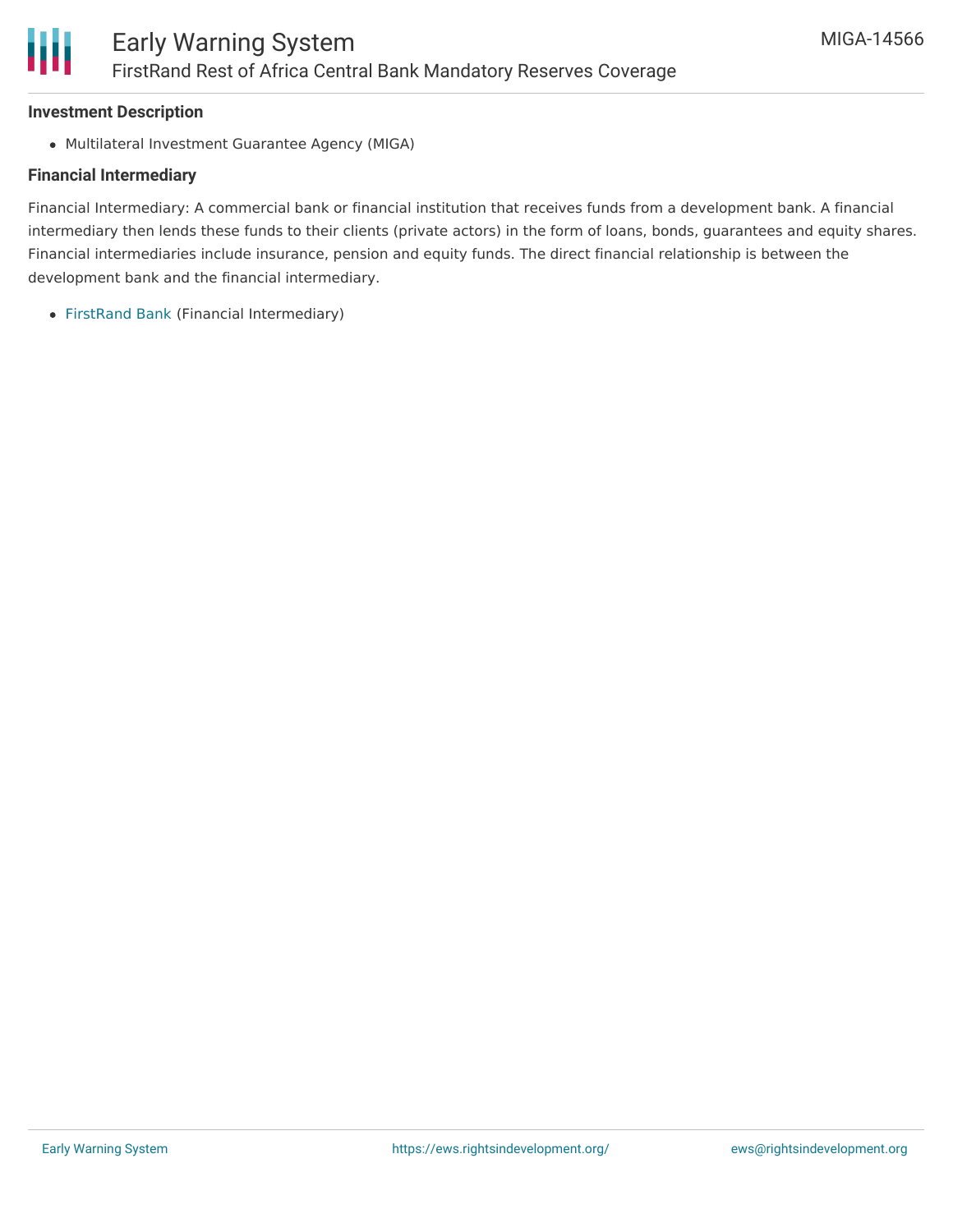

## **Private Actors Description**

FirstRand Group, South Africa-based, is one of the largest pan-African financial institutions in terms of total assets with operations in ten countries in Sub Saharan Africa. Its subsidiary banks outside of South Africa are required to maintain reserves at the central banks in their respective jurisdictions, based on the volume of customer deposits that these subsidiaries have. Mandatory reserves contribute to FirstRand Group's overall risk-weighted assets (RWA) at the consolidated level, consuming a level of capital that could have otherwise been deployed in productive assets.